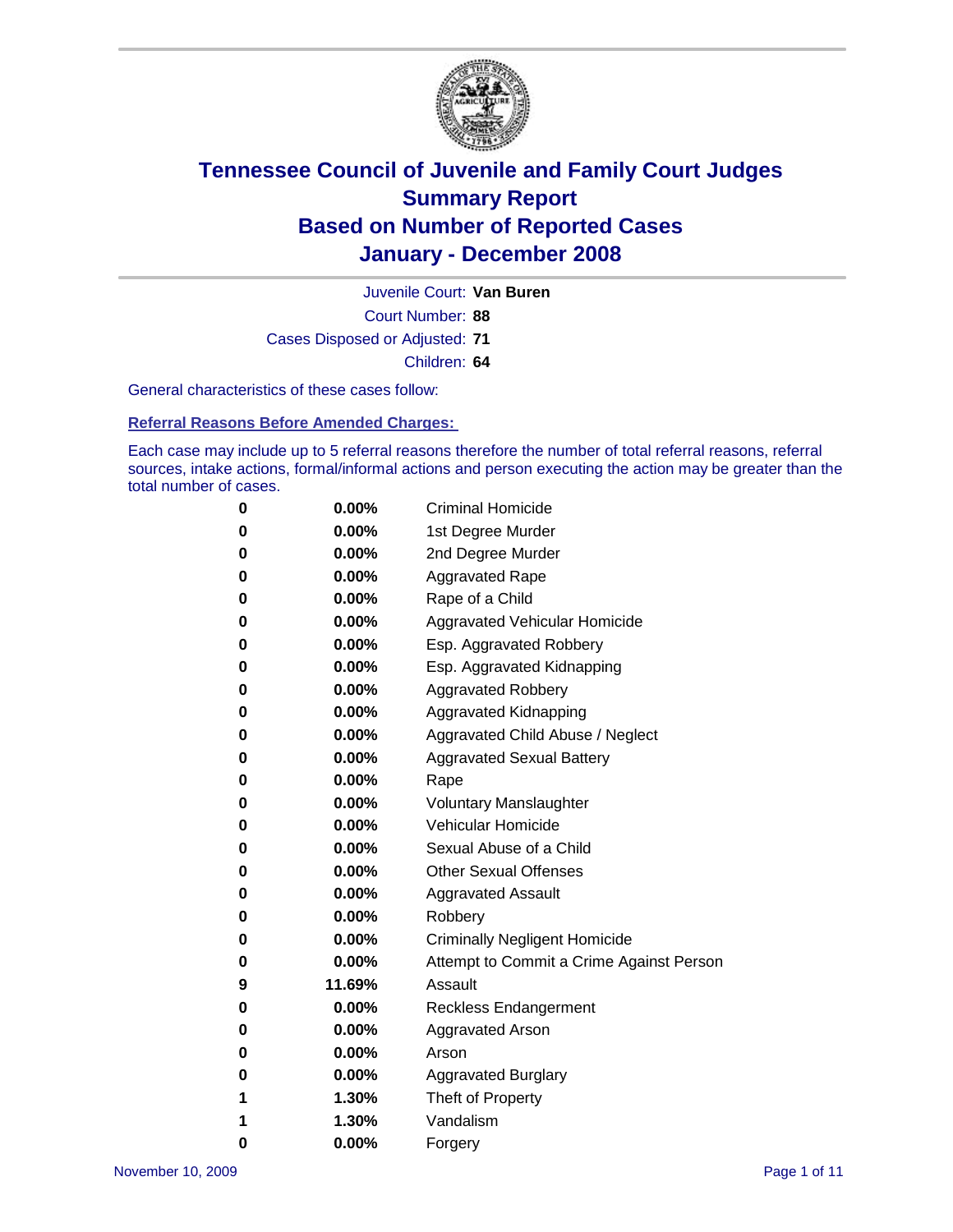

Court Number: **88** Juvenile Court: **Van Buren** Cases Disposed or Adjusted: **71** Children: **64**

#### **Referral Reasons Before Amended Charges:**

Each case may include up to 5 referral reasons therefore the number of total referral reasons, referral sources, intake actions, formal/informal actions and person executing the action may be greater than the total number of cases.

| 0  | 0.00%    | <b>Worthless Checks</b>                                     |
|----|----------|-------------------------------------------------------------|
| 0  | 0.00%    | Illegal Possession / Fraudulent Use of Credit / Debit Cards |
| 1  | 1.30%    | <b>Burglary</b>                                             |
| 0  | 0.00%    | Unauthorized Use of a Vehicle                               |
| 0  | 0.00%    | <b>Cruelty to Animals</b>                                   |
| 0  | $0.00\%$ | Sale of Controlled Substances                               |
| 0  | 0.00%    | <b>Other Drug Offenses</b>                                  |
| 2  | 2.60%    | Possession of Controlled Substances                         |
| 0  | 0.00%    | <b>Criminal Attempt</b>                                     |
| 0  | 0.00%    | Carrying Weapons on School Property                         |
| 0  | 0.00%    | Unlawful Carrying / Possession of a Weapon                  |
| 0  | 0.00%    | <b>Evading Arrest</b>                                       |
| 0  | $0.00\%$ | Escape                                                      |
| 0  | 0.00%    | Driving Under Influence (DUI)                               |
| 5  | 6.49%    | Possession / Consumption of Alcohol                         |
| 0  | 0.00%    | Resisting Stop, Frisk, Halt, Arrest or Search               |
| 0  | 0.00%    | <b>Aggravated Criminal Trespass</b>                         |
| 0  | 0.00%    | Harassment                                                  |
| 0  | 0.00%    | Failure to Appear                                           |
| 0  | 0.00%    | Filing a False Police Report                                |
| 0  | 0.00%    | Criminal Impersonation                                      |
| 3  | 3.90%    | <b>Disorderly Conduct</b>                                   |
| 0  | 0.00%    | <b>Criminal Trespass</b>                                    |
| 0  | $0.00\%$ | <b>Public Intoxication</b>                                  |
| 0  | 0.00%    | Gambling                                                    |
| 19 | 24.68%   | Traffic                                                     |
| 0  | $0.00\%$ | <b>Local Ordinances</b>                                     |
| 1  | 1.30%    | Violation of Wildlife Regulations                           |
| 0  | 0.00%    | Contempt of Court                                           |
| 8  | 10.39%   | Violation of Probation                                      |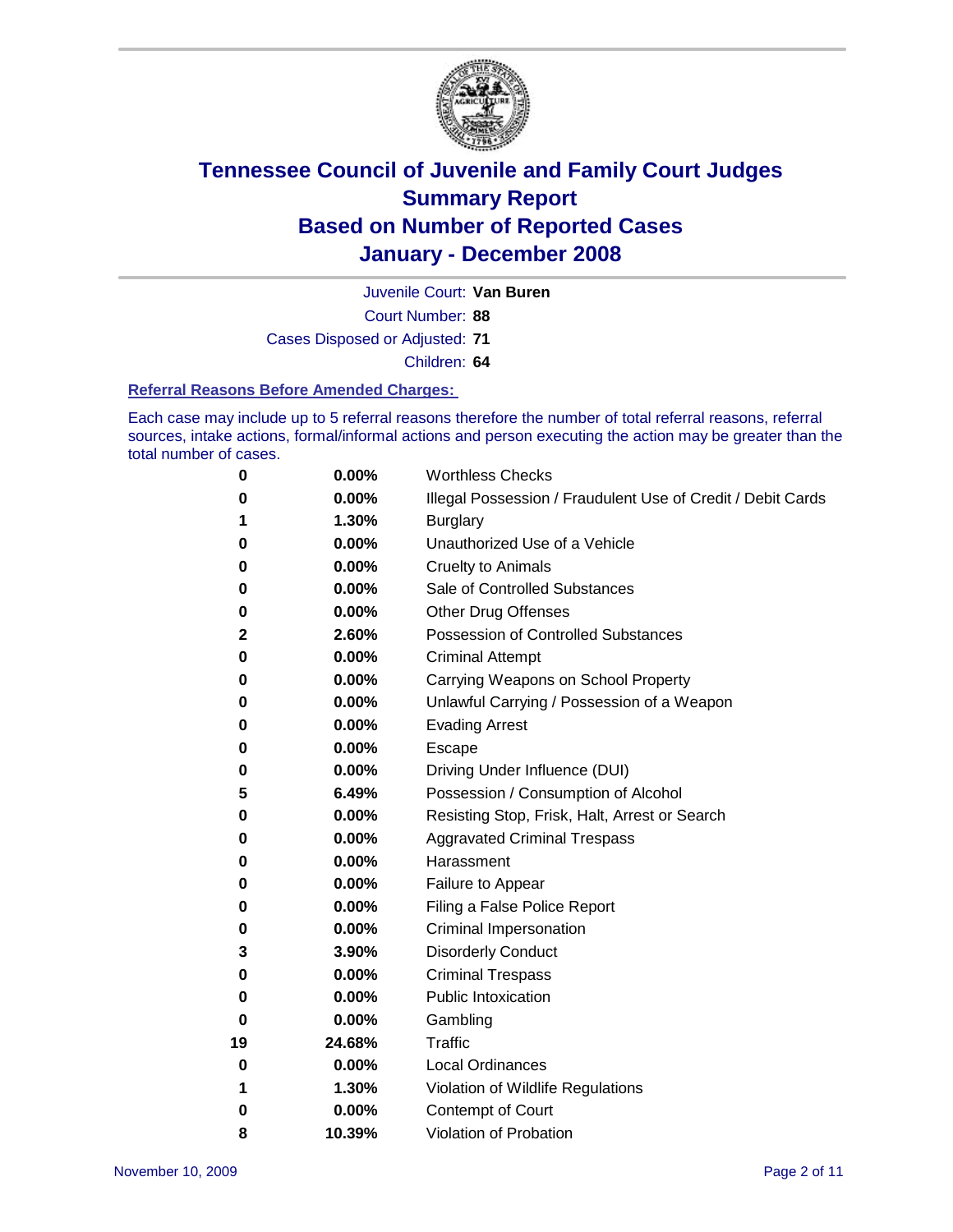

Court Number: **88** Juvenile Court: **Van Buren** Cases Disposed or Adjusted: **71** Children: **64**

#### **Referral Reasons Before Amended Charges:**

Each case may include up to 5 referral reasons therefore the number of total referral reasons, referral sources, intake actions, formal/informal actions and person executing the action may be greater than the total number of cases.

| 77           | 100.00%           | <b>Total Referrals</b>                                        |
|--------------|-------------------|---------------------------------------------------------------|
| $\bf{0}$     | $0.00\%$          | Other                                                         |
| 0            | 0.00%             | <b>Consent to Marry</b>                                       |
| 0            | 0.00%             | <b>Request for Medical Treatment</b>                          |
| 0            | $0.00\%$          | <b>Child Support</b>                                          |
| 1            | 1.30%             | Paternity / Legitimation                                      |
| 0            | 0.00%             | Visitation                                                    |
| 0            | $0.00\%$          | Custody                                                       |
| 0            | $0.00\%$          | <b>Foster Care Review</b>                                     |
| 1            | 1.30%             | <b>Administrative Review</b>                                  |
| 4            | 5.19%             | <b>Judicial Review</b>                                        |
| 0            | $0.00\%$          | Violation of Informal Adjustment                              |
| 1            | 1.30%             | <b>Violation of Pretrial Diversion</b>                        |
| 4<br>0       | 5.19%<br>$0.00\%$ | Dependency / Neglect<br><b>Termination of Parental Rights</b> |
| 0            | 0.00%             | <b>Physically Abused Child</b>                                |
| 0            | $0.00\%$          | Sexually Abused Child                                         |
| $\bf{0}$     | $0.00\%$          | Violation of Curfew                                           |
| 0            | 0.00%             | Violation of a Valid Court Order                              |
| 12           | 15.58%            | Possession of Tobacco Products                                |
| 0            | $0.00\%$          | Out-of-State Runaway                                          |
| 1            | 1.30%             | In-State Runaway                                              |
| $\mathbf{2}$ | 2.60%             | Truancy                                                       |
| 0            | 0.00%             | Unruly Behavior                                               |
| 1            | 1.30%             | Violation of Aftercare                                        |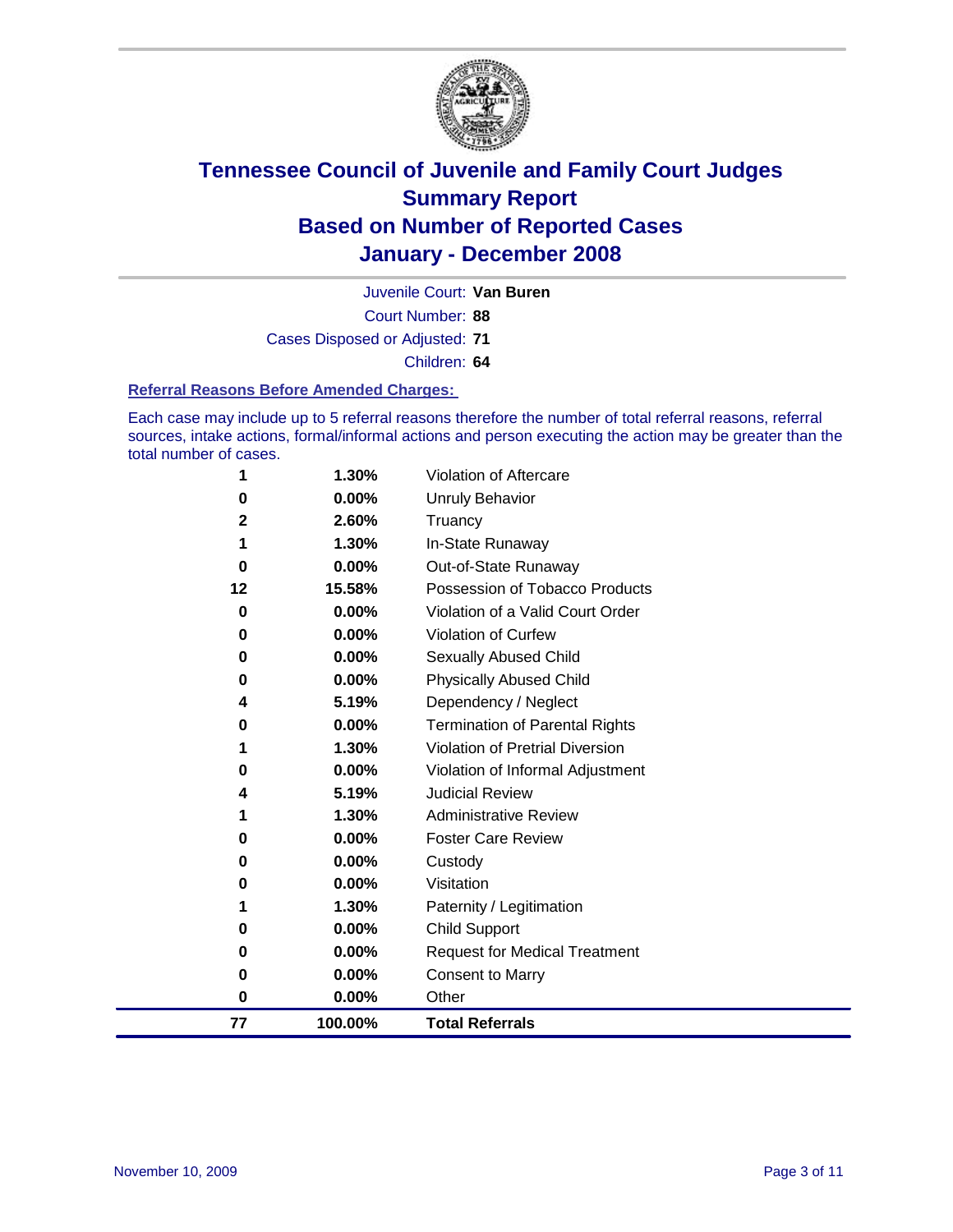

|                     |                                | Juvenile Court: Van Buren         |
|---------------------|--------------------------------|-----------------------------------|
|                     |                                | Court Number: 88                  |
|                     | Cases Disposed or Adjusted: 71 |                                   |
|                     |                                | Children: 64                      |
| Referral Sources: 1 |                                |                                   |
| 27                  | 35.06%                         | Law Enforcement                   |
| $\mathbf{2}$        | 2.60%                          | Parents                           |
| 0                   | $0.00\%$                       | <b>Relatives</b>                  |
| 0                   | $0.00\%$                       | Self                              |
| 23                  | 29.87%                         | School                            |
| 1                   | 1.30%                          | <b>CSA</b>                        |
| 16                  | 20.78%                         | <b>DCS</b>                        |
| 3                   | 3.90%                          | <b>Other State Department</b>     |
| 0                   | $0.00\%$                       | <b>District Attorney's Office</b> |
| 1                   | 1.30%                          | <b>Court Staff</b>                |
| 0                   | $0.00\%$                       | Social Agency                     |
| 1                   | 1.30%                          | <b>Other Court</b>                |
|                     |                                |                                   |

| 77 | 100.00%  | <b>Total Referral Sources</b> |  |
|----|----------|-------------------------------|--|
| 0  | $0.00\%$ | Other                         |  |
| 0  | $0.00\%$ | Unknown                       |  |
| 0  | $0.00\%$ | Hospital                      |  |
| 0  | $0.00\%$ | Child & Parent                |  |
| 3  | $3.90\%$ | Victim                        |  |

### **Age of Child at Referral: 2**

| 64 | 100.00%  | <b>Total Child Count</b> |
|----|----------|--------------------------|
| 0  | 0.00%    | <b>Unknown</b>           |
| 0  | 0.00%    | Ages 19 and Over         |
| 28 | 43.75%   | Ages 17 through 18       |
| 23 | 35.94%   | Ages 15 through 16       |
|    | 10.94%   | Ages 13 through 14       |
| 0  | $0.00\%$ | Ages 11 through 12       |
| 6  | 9.38%    | Ages 10 and Under        |
|    |          |                          |

<sup>1</sup> If different than number of Referral Reasons (77), verify accuracy of your court's data.

<sup>2</sup> One child could be counted in multiple categories, verify accuracy of your court's data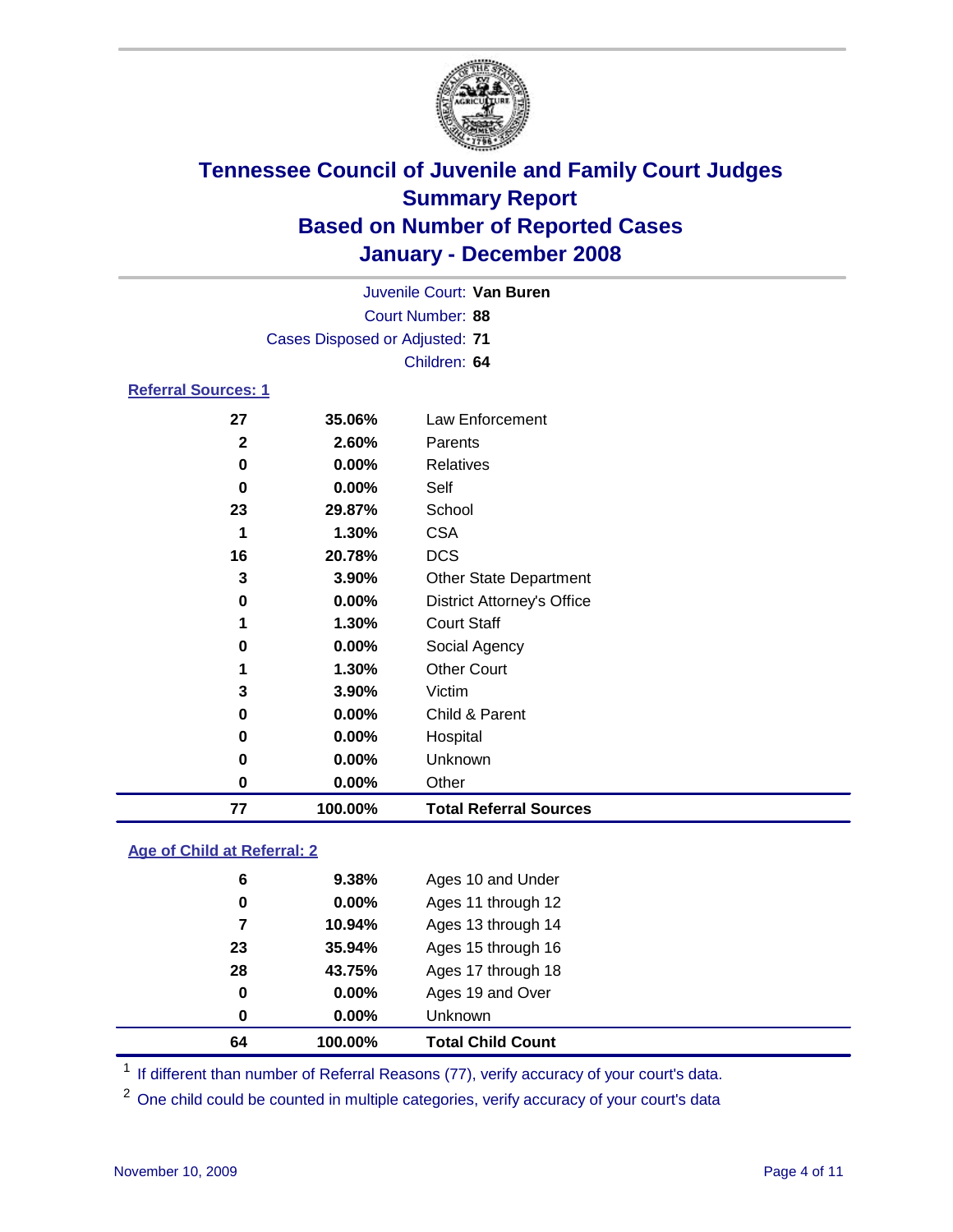

| Juvenile Court: Van Buren               |                                |                          |  |
|-----------------------------------------|--------------------------------|--------------------------|--|
|                                         |                                | Court Number: 88         |  |
|                                         | Cases Disposed or Adjusted: 71 |                          |  |
|                                         |                                | Children: 64             |  |
| Sex of Child: 1                         |                                |                          |  |
| 40                                      | 62.50%                         | Male                     |  |
| 24                                      | 37.50%                         | Female                   |  |
| $\bf{0}$                                | 0.00%                          | Unknown                  |  |
| 64                                      | 100.00%                        | <b>Total Child Count</b> |  |
| <b>Race of Child: 1</b>                 |                                |                          |  |
| 64                                      | 100.00%                        | White                    |  |
| $\bf{0}$                                | 0.00%                          | African American         |  |
| $\bf{0}$                                | 0.00%                          | Native American          |  |
| 0                                       | 0.00%                          | Asian                    |  |
| 0                                       | 0.00%                          | Mixed                    |  |
| $\bf{0}$                                | 0.00%                          | Unknown                  |  |
| 64                                      | 100.00%                        | <b>Total Child Count</b> |  |
| <b>Hispanic Origin: 1</b>               |                                |                          |  |
| 1                                       | 1.56%                          | Yes                      |  |
| 63                                      | 98.44%                         | <b>No</b>                |  |
| 0                                       | 0.00%                          | Unknown                  |  |
| 64                                      | 100.00%                        | <b>Total Child Count</b> |  |
| <b>School Enrollment of Children: 1</b> |                                |                          |  |
| 56                                      | 87.50%                         | Yes                      |  |
| 8                                       | 12.50%                         | No                       |  |
| $\bf{0}$                                | 0.00%                          | Unknown                  |  |
| 64                                      | 100.00%                        | <b>Total Child Count</b> |  |

One child could be counted in multiple categories, verify accuracy of your court's data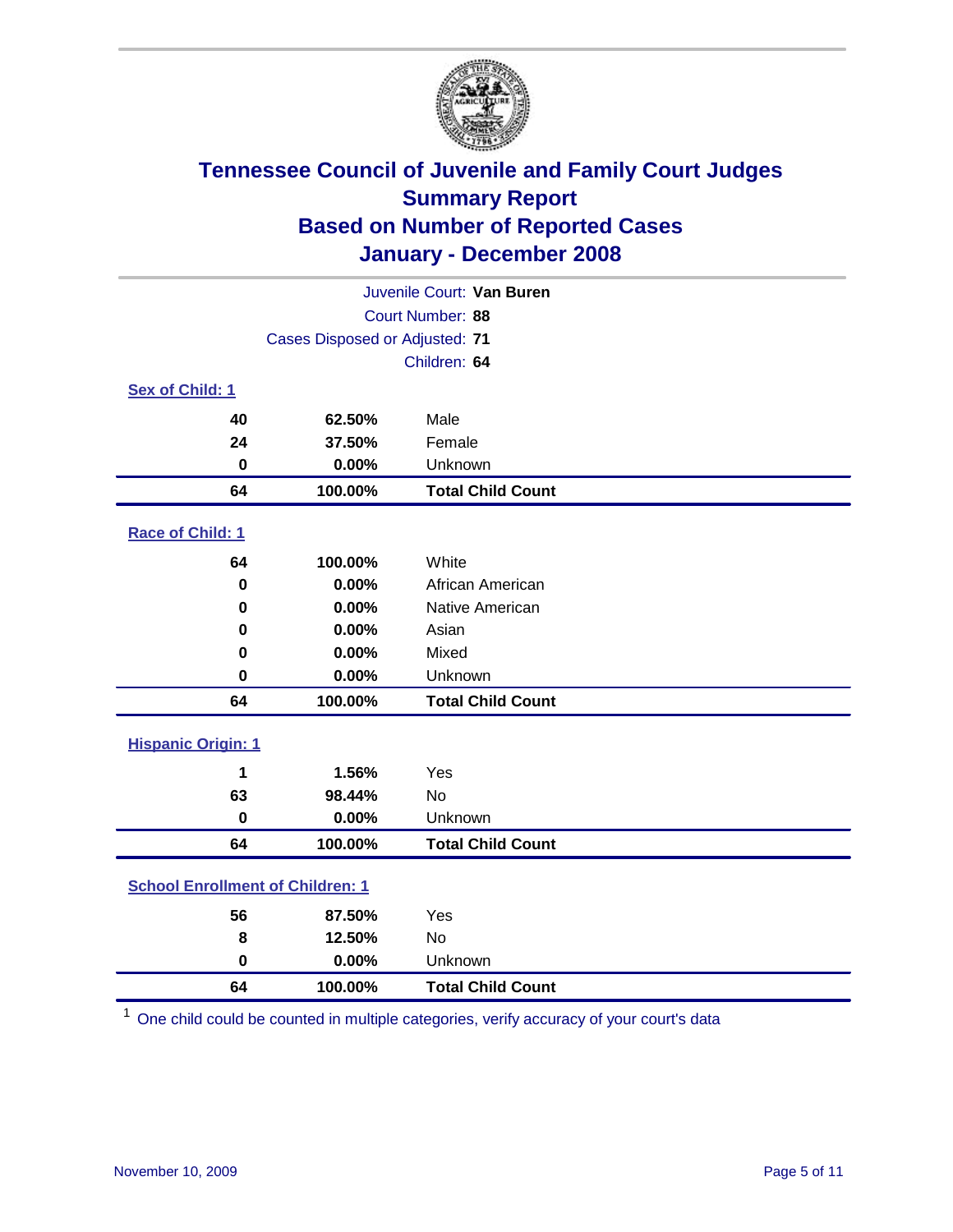

Court Number: **88** Juvenile Court: **Van Buren** Cases Disposed or Adjusted: **71** Children: **64 Living Arrangement of Child at Time of Referral: 1 29.69%** With Both Biological Parents **1.56%** With Father and Stepmother **6.25%** With Mother and Stepfather **39.06%** With Mother **6.25%** With Father **1.56%** With Relatives **3.13%** With Adoptive Parents **1.56%** With Foster Family

| 64 | 100.00%  | <b>Total Child Count</b>     |
|----|----------|------------------------------|
| 0  | $0.00\%$ | Other                        |
| 0  | $0.00\%$ | <b>Unknown</b>               |
| 0  | $0.00\%$ | Independent                  |
| 0  | $0.00\%$ | In an Institution            |
| 3  | 4.69%    | In a Residential Center      |
| 4  | 6.25%    | In a Group Home              |
|    | 1.JV 70  | <b>VVILLITUSIEL FAILIIIV</b> |

### **Type of Detention: 2**

| 71 | 100.00%  | <b>Total Detention Count</b> |
|----|----------|------------------------------|
| 0  | $0.00\%$ | Other                        |
| 71 | 100.00%  | Does Not Apply               |
| 0  | $0.00\%$ | <b>Unknown</b>               |
| 0  | $0.00\%$ | <b>Psychiatric Hospital</b>  |
| 0  | 0.00%    | Jail - No Separation         |
| 0  | $0.00\%$ | Jail - Partial Separation    |
| 0  | 0.00%    | Jail - Complete Separation   |
| 0  | 0.00%    | Juvenile Detention Facility  |
| 0  | $0.00\%$ | Non-Secure Placement         |
|    |          |                              |

<sup>1</sup> One child could be counted in multiple categories, verify accuracy of your court's data

<sup>2</sup> If different than number of Cases (71) verify accuracy of your court's data.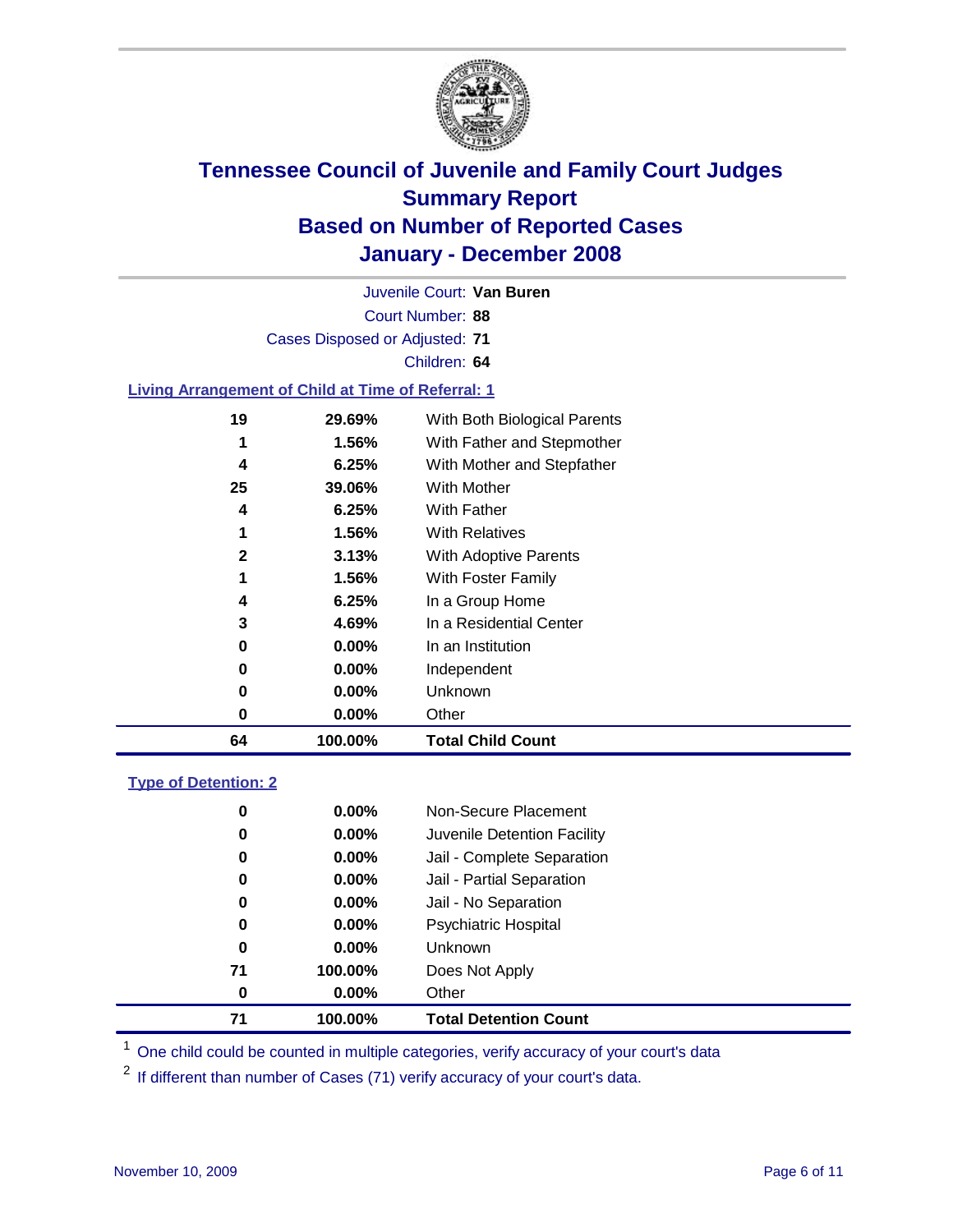

|                                                    | Juvenile Court: Van Buren      |                                      |  |  |  |
|----------------------------------------------------|--------------------------------|--------------------------------------|--|--|--|
|                                                    | Court Number: 88               |                                      |  |  |  |
|                                                    | Cases Disposed or Adjusted: 71 |                                      |  |  |  |
| Children: 64                                       |                                |                                      |  |  |  |
| <b>Placement After Secure Detention Hearing: 1</b> |                                |                                      |  |  |  |
| 0                                                  | 0.00%                          | Returned to Prior Living Arrangement |  |  |  |
| $\bf{0}$                                           | 0.00%                          | Juvenile Detention Facility          |  |  |  |
| 0                                                  | 0.00%                          | Jail                                 |  |  |  |
| $\bf{0}$                                           | 0.00%                          | Shelter / Group Home                 |  |  |  |
| 0                                                  | 0.00%                          | <b>Foster Family Home</b>            |  |  |  |
| $\bf{0}$                                           | 0.00%                          | Psychiatric Hospital                 |  |  |  |
| 0                                                  | 0.00%                          | Unknown                              |  |  |  |
| 71                                                 | 100.00%                        | Does Not Apply                       |  |  |  |
| $\bf{0}$                                           | 0.00%                          | Other                                |  |  |  |
| 71                                                 | 100.00%                        | <b>Total Placement Count</b>         |  |  |  |
| <b>Intake Actions: 2</b>                           |                                |                                      |  |  |  |
|                                                    |                                |                                      |  |  |  |
| 40                                                 | 51.95%                         | <b>Petition Filed</b>                |  |  |  |
| 5                                                  | 6.49%                          | <b>Motion Filed</b>                  |  |  |  |
| 31                                                 | 40.26%                         | <b>Citation Processed</b>            |  |  |  |
| $\bf{0}$                                           | 0.00%                          | Notification of Paternity Processed  |  |  |  |
| 0                                                  | 0.00%                          | Scheduling of Judicial Review        |  |  |  |
| 1                                                  | 1.30%                          | Scheduling of Administrative Review  |  |  |  |
| 0                                                  | 0.00%                          | Scheduling of Foster Care Review     |  |  |  |
| 0                                                  | 0.00%                          | Unknown                              |  |  |  |
| 0                                                  | 0.00%                          | Does Not Apply                       |  |  |  |
| 0                                                  | 0.00%<br>Other                 |                                      |  |  |  |
|                                                    |                                |                                      |  |  |  |

<sup>1</sup> If different than number of Cases (71) verify accuracy of your court's data.

<sup>2</sup> If different than number of Referral Reasons (77), verify accuracy of your court's data.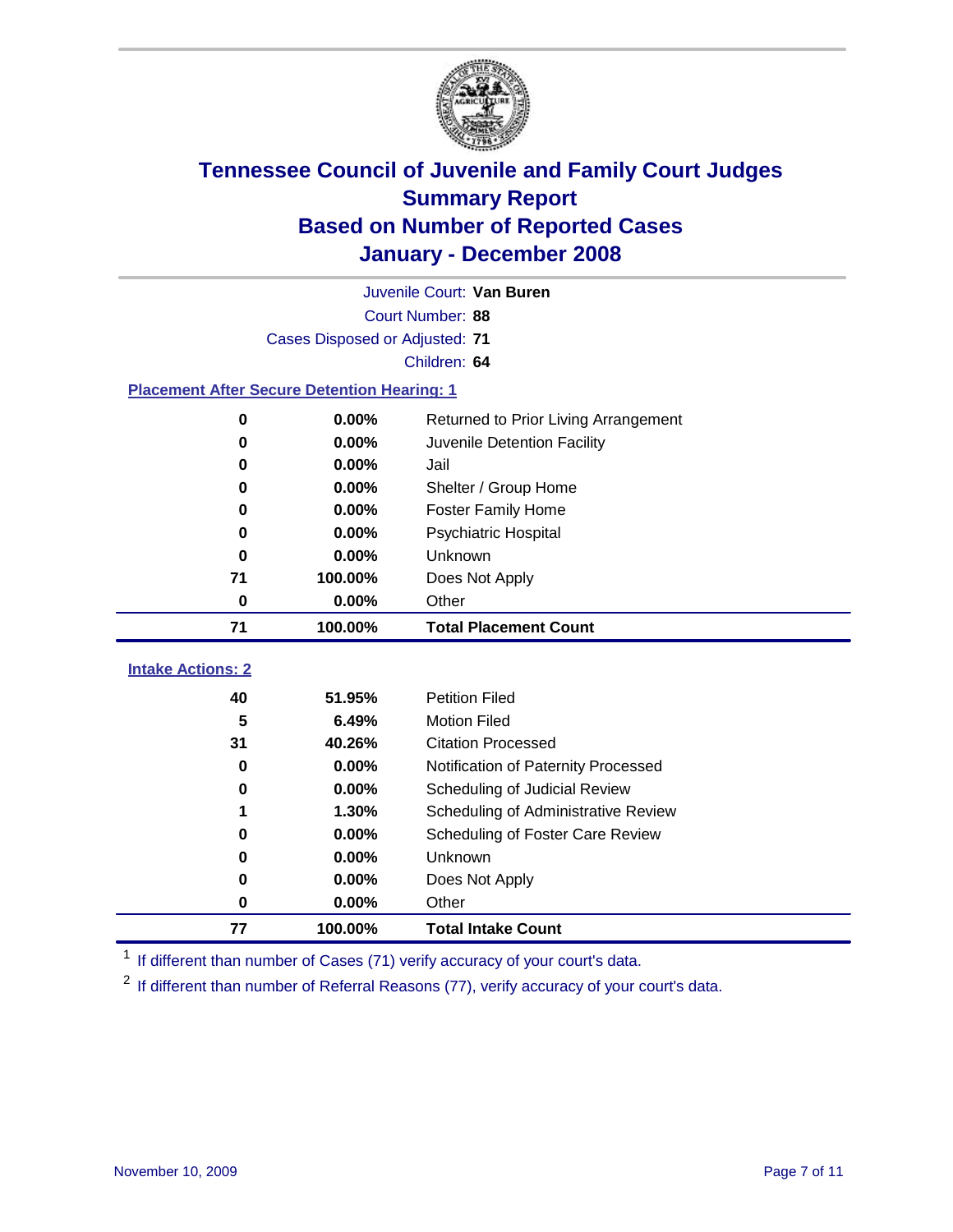

Court Number: **88** Juvenile Court: **Van Buren** Cases Disposed or Adjusted: **71** Children: **64**

### **Last Grade Completed by Child: 1**

| 0<br>64     | 0.00%<br>100.00% | Other<br><b>Total Child Count</b> |
|-------------|------------------|-----------------------------------|
| 1           | 1.56%            | Unknown                           |
| 0           | $0.00\%$         | Never Attended School             |
| 0           | 0.00%            | Graduated                         |
| 1           | 1.56%            | <b>GED</b>                        |
| 0           | 0.00%            | Non-Graded Special Ed             |
| 4           | 6.25%            | 12th Grade                        |
| 4           | 6.25%            | 11th Grade                        |
| 17          | 26.56%           | 10th Grade                        |
| 15          | 23.44%           | 9th Grade                         |
| 11          | 17.19%           | 8th Grade                         |
| 4           | 6.25%            | 7th Grade                         |
| 0           | $0.00\%$         | 6th Grade                         |
| $\mathbf 2$ | 3.13%            | 5th Grade                         |
|             | 1.56%            | 4th Grade                         |
| 0           | 0.00%            | 3rd Grade                         |
| 0           | 0.00%            | 2nd Grade                         |
| $\mathbf 2$ | 3.13%            | 1st Grade                         |
| 0           | 0.00%            | Kindergarten                      |
| 0           | 0.00%            | Preschool                         |
| $\mathbf 2$ | 3.13%            | Too Young for School              |

### **Enrolled in Special Education: 1**

| $0.00\%$<br>Unknown<br>0     |  |
|------------------------------|--|
| 62<br>96.88%<br>No           |  |
| 3.13%<br>Yes<br>$\mathbf{2}$ |  |

<sup>1</sup> One child could be counted in multiple categories, verify accuracy of your court's data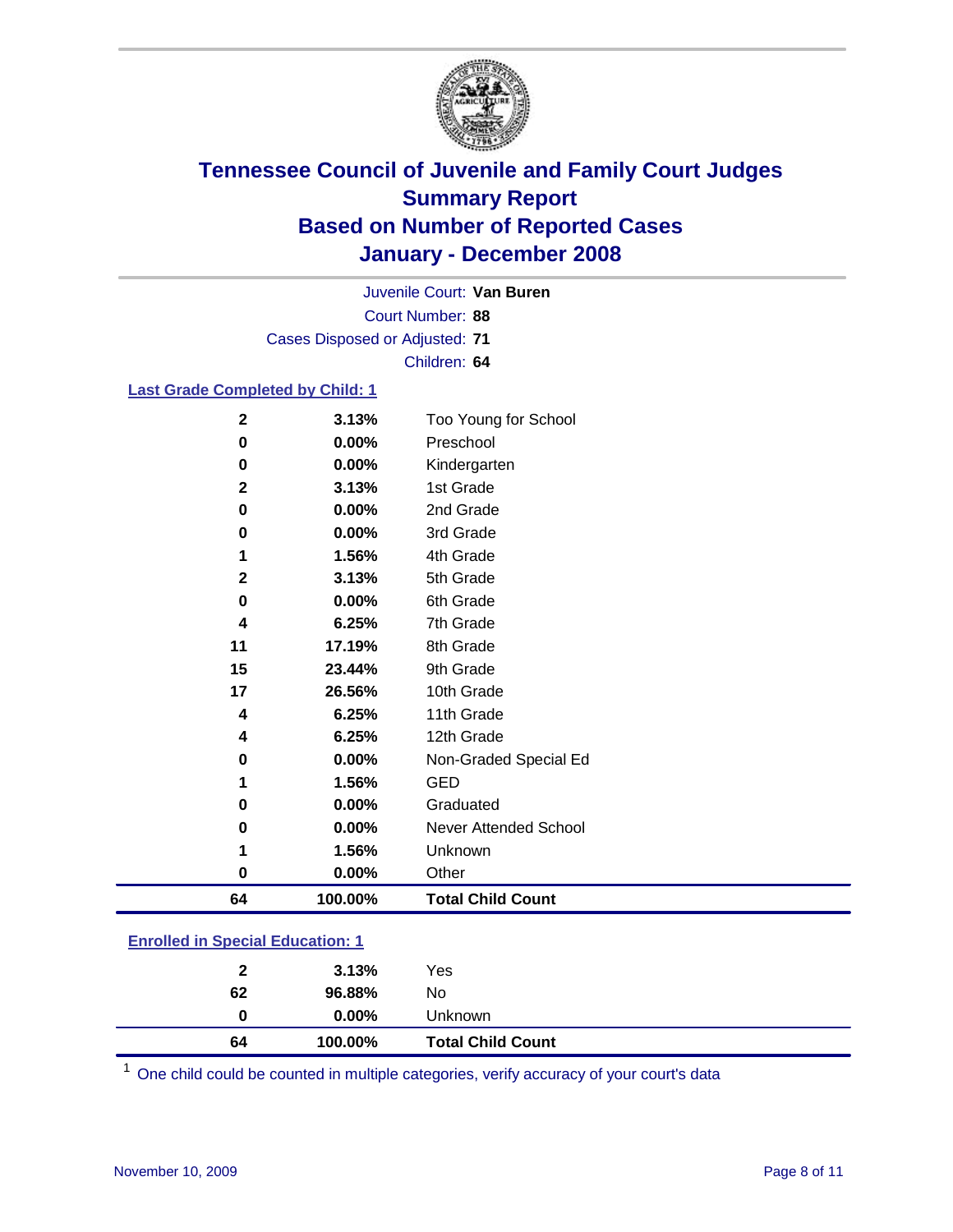

| Juvenile Court: Van Buren    |                                |                           |  |  |  |
|------------------------------|--------------------------------|---------------------------|--|--|--|
|                              | Court Number: 88               |                           |  |  |  |
|                              | Cases Disposed or Adjusted: 71 |                           |  |  |  |
|                              |                                | Children: 64              |  |  |  |
| <b>Action Executed By: 1</b> |                                |                           |  |  |  |
| 77                           | 100.00%                        | Judge                     |  |  |  |
| 0                            | $0.00\%$                       | Referee                   |  |  |  |
| 0                            | $0.00\%$                       | <b>YSO</b>                |  |  |  |
| 0                            | $0.00\%$                       | Other                     |  |  |  |
| 0                            | $0.00\%$                       | Unknown                   |  |  |  |
| 77                           | 100.00%                        | <b>Total Action Count</b> |  |  |  |

### **Formal / Informal Actions: 1**

| 12 | 15.58%   | Dismissed                                        |
|----|----------|--------------------------------------------------|
| 0  | $0.00\%$ | Retired / Nolle Prosequi                         |
| 22 | 28.57%   | <b>Complaint Substantiated Delinquent</b>        |
| 24 | 31.17%   | <b>Complaint Substantiated Status Offender</b>   |
| 4  | 5.19%    | <b>Complaint Substantiated Dependent/Neglect</b> |
| 0  | $0.00\%$ | <b>Complaint Substantiated Abused</b>            |
| 0  | $0.00\%$ | <b>Complaint Substantiated Mentally III</b>      |
|    | $1.30\%$ | Informal Adjustment                              |
| 5  | 6.49%    | <b>Pretrial Diversion</b>                        |
| 0  | $0.00\%$ | <b>Transfer to Adult Court Hearing</b>           |
| 0  | $0.00\%$ | Charges Cleared by Transfer to Adult Court       |
| 1  | 1.30%    | Special Proceeding                               |
| 5  | 6.49%    | <b>Review Concluded</b>                          |
| 3  | $3.90\%$ | Case Held Open                                   |
| 0  | $0.00\%$ | Other                                            |
| 0  | $0.00\%$ | <b>Unknown</b>                                   |
| 77 | 100.00%  | <b>Total Action Count</b>                        |

<sup>1</sup> If different than number of Referral Reasons (77), verify accuracy of your court's data.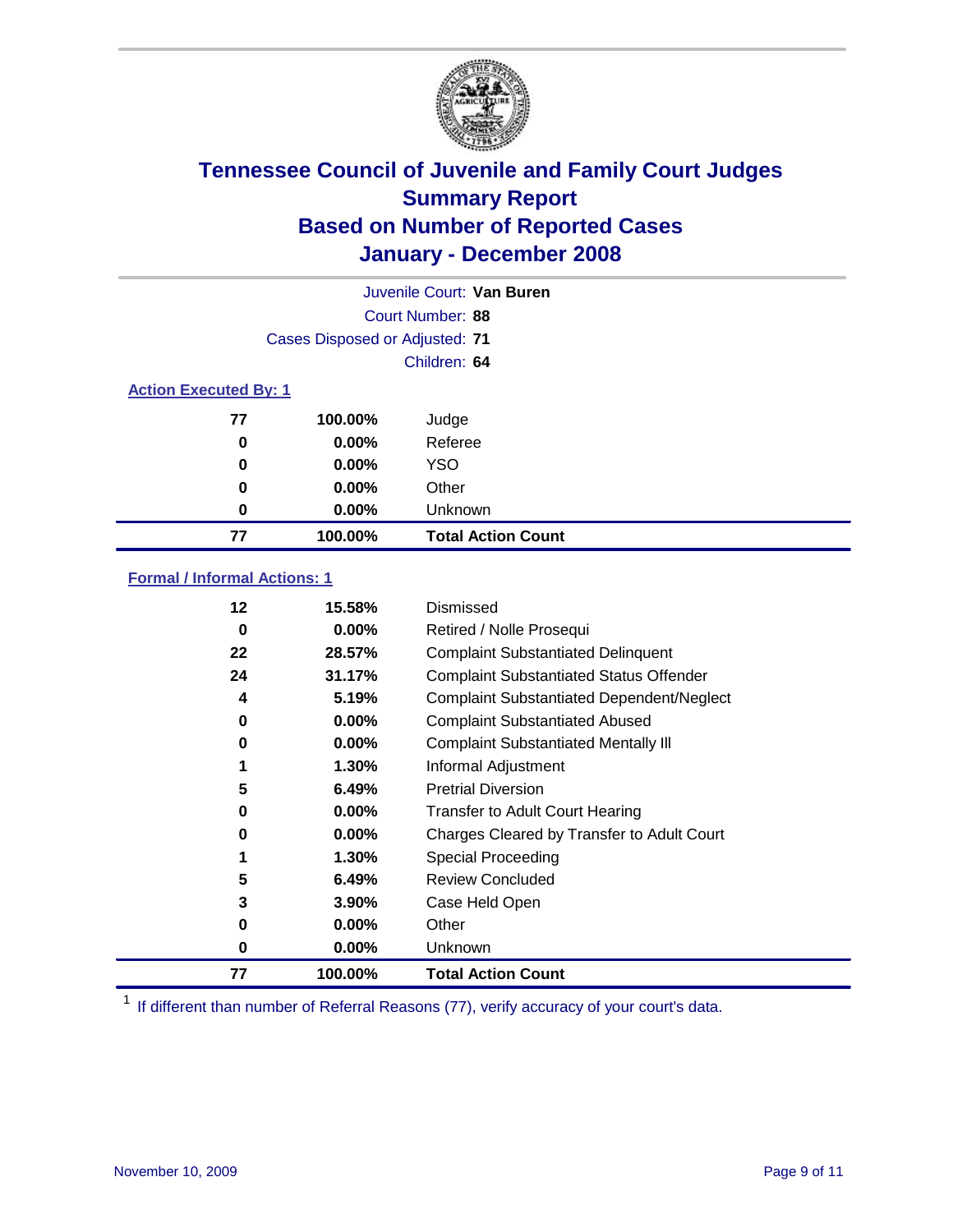

|                       |                                | Juvenile Court: Van Buren                             |
|-----------------------|--------------------------------|-------------------------------------------------------|
|                       |                                | Court Number: 88                                      |
|                       | Cases Disposed or Adjusted: 71 |                                                       |
|                       |                                | Children: 64                                          |
| <b>Case Outcomes:</b> |                                | There can be multiple outcomes for one child or case. |
| 9                     | 6.57%                          | Case Dismissed                                        |
| 0                     | 0.00%                          | Case Retired or Nolle Prosequi                        |
| 6                     | 4.38%                          | Warned / Counseled                                    |
| 0                     | 0.00%                          | Held Open For Review                                  |
| 0                     | 0.00%                          | Supervision / Probation to Juvenile Court             |
| 0                     | 0.00%                          | <b>Probation to Parents</b>                           |
| 0                     | 0.00%                          | Referral to Another Entity for Supervision / Service  |
| 2                     | 1.46%                          | Referred for Mental Health Counseling                 |
| 6                     | 4.38%                          | Referred for Alcohol and Drug Counseling              |
| 0                     | 0.00%                          | <b>Referred to Alternative School</b>                 |
| 0                     | 0.00%                          | Referred to Private Child Agency                      |
| 4                     | 2.92%                          | Referred to Defensive Driving School                  |
| 0                     | 0.00%                          | Referred to Alcohol Safety School                     |
| 0                     | 0.00%                          | Referred to Juvenile Court Education-Based Program    |
| 1                     | 0.73%                          | Driver's License Held Informally                      |
| 0                     | 0.00%                          | <b>Voluntary Placement with DMHMR</b>                 |
| 0                     | 0.00%                          | <b>Private Mental Health Placement</b>                |
| 0                     | 0.00%                          | <b>Private MR Placement</b>                           |
| 0                     | 0.00%                          | Placement with City/County Agency/Facility            |
| 0                     | 0.00%                          | Placement with Relative / Other Individual            |
| 21                    | 15.33%                         | Fine                                                  |
| 4                     | 2.92%                          | <b>Public Service</b>                                 |
| 1                     | 0.73%                          | Restitution                                           |
| 0                     | 0.00%                          | <b>Runaway Returned</b>                               |
| 0                     | 0.00%                          | No Contact Order                                      |
| 3                     | 2.19%                          | Injunction Other than No Contact Order                |
| 1                     | 0.73%                          | <b>House Arrest</b>                                   |
| 0                     | 0.00%                          | <b>Court Defined Curfew</b>                           |
| 0                     | 0.00%                          | Dismissed from Informal Adjustment                    |
| 0                     | 0.00%                          | <b>Dismissed from Pretrial Diversion</b>              |
| 0                     | 0.00%                          | <b>Released from Probation</b>                        |
| 0                     | 0.00%                          | <b>Transferred to Adult Court</b>                     |
| 0                     | $0.00\%$                       | <b>DMHMR Involuntary Commitment</b>                   |